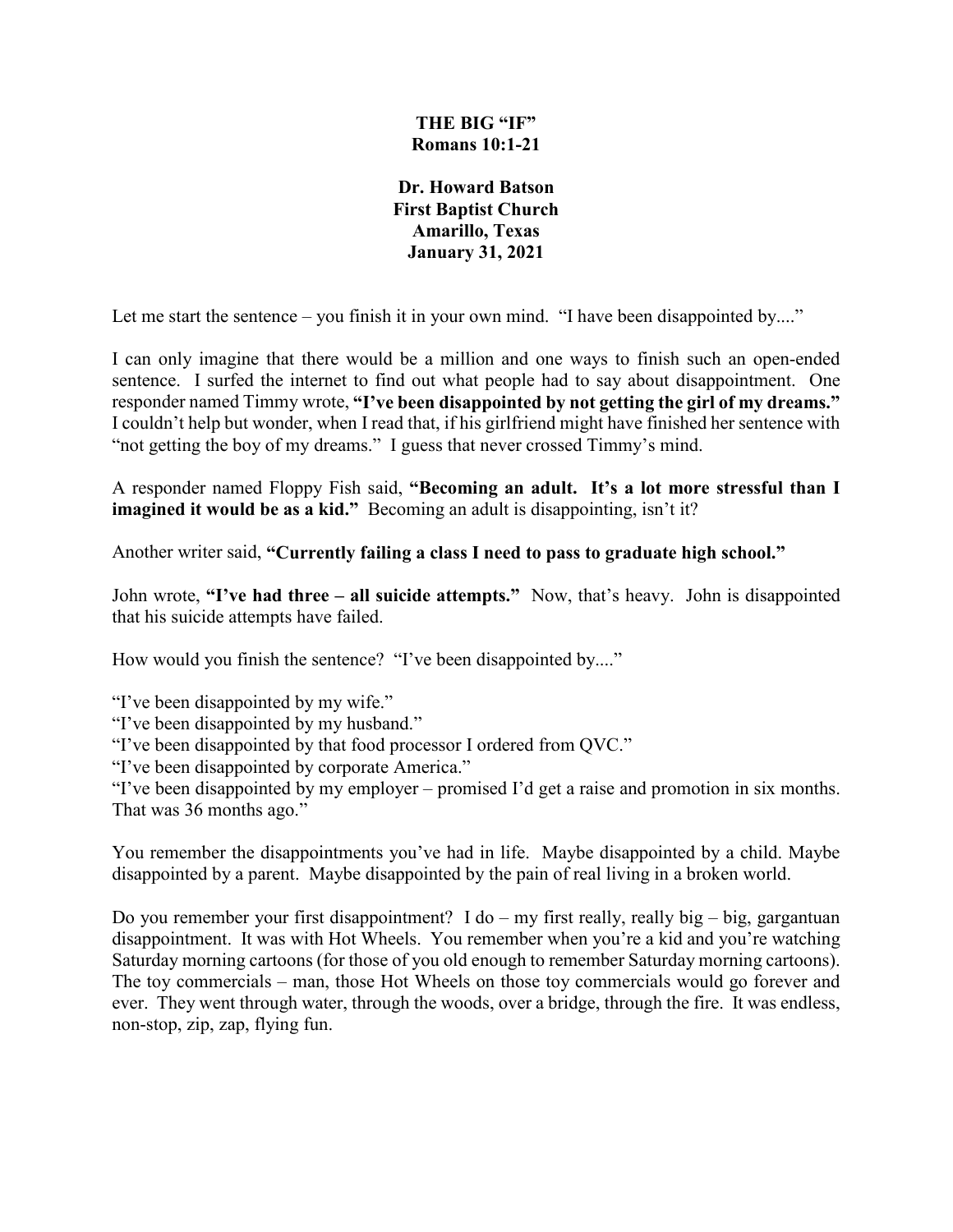Well, we ordered all the Hot Wheels and we set them up. And, you know, mine didn't work quite like that. There was no water, no fire, no wild animals in the woods through the safari. It just wasn't like it was on TV.

That was my first major disappointment – that the toys on TV didn't bring the bang they promised when bought at Christmas time.

We've all had bigger disappointments than that. Disappointed in a marriage. Disappointed in your life's path – where the journey of life has taken you. Disappointed in the results of a surgery that promised so much and delivered so little. Disappointed in treatments. Disappointed in an institution. Disappointed in church.

Disappointment, sometimes, can be pretty discouraging.

I received a pretty big disappointment one time. Had a phone message, left on my answering machine, that said I needed to call Christy with So-and-So Royalties out of Plainview, Texas. Well, it didn't sound like mass marketing – she knew my name. I called back, and she said, "I've got something to talk to you about, but I'm with another client. Can I call you back in a few minutes?" At this point I was interested enough that I gave her my cell phone. She called. She introduced herself and said there was some land in so-and-so county, and I was the holder of the mineral rights. Her particular firm was ready to sign a contract and cut a deal. Would I be willing to talk?

Well, you have that moment – that "too good to be true" moment. Did someone leave me mineral rights in another county? Or maybe this is a call on behalf of the church, maybe it's First Baptist Church. People do that sometimes. Yes, we're interested in talking about these mineral rights for our congregation. "I don't know. You might have the wrong person."

"Are you Howard Batson?"

"Oh yes, I'm Howard Batson. Maybe I'm the right person."

"Well, are you Howard David Batson?"

"Howard David Batson? No, I'm Howard K. Batson, Howard Keith Batson."

"Oh, sorry."

"Yea, I bet you are," I said, "but not nearly as sorry as I am. You've got the wrong Howard Batson."

That happened on a Friday. And you know, on Monday she called me again. She'd forgotten we talked, and she started talking to me about the mineral rights and cutting the contract and all the money. She started that conversation all over again. This is a disappointment I had to face twice. "Ma'am, we already talked on Friday. I already told you I am not Howard David Batson."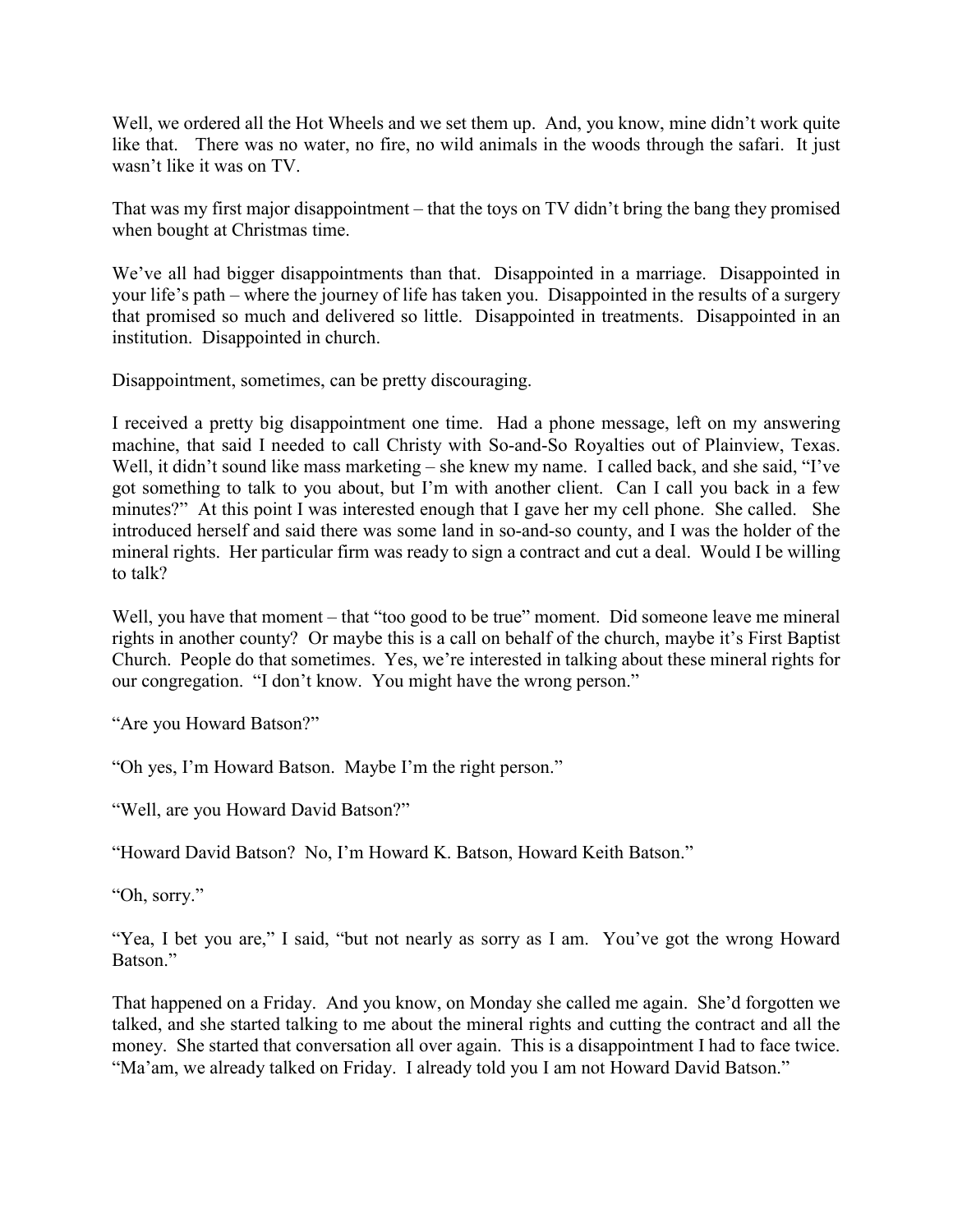"Oh," she said, "I keep trying to make it you."

I said, "Yeah, well keep trying till you get there." But it's not to be – no gusher in my future. Not even any groundwater rights.

I know you've been disappointed, too.

But have you ever had anyone say, "I promise that if you do this, you will not be disappointed"? That always peaks my interest. What do you have that will keep me from ever being disappointed? I'm interested.

That's what Paul says in Romans 10:11. Let's take a look at our text today.

Romans 9, 10, and 11 concern the salvation of ancient Israel. Paul is trying to get God's people – which are also his people – to understand that the promises made to Abraham are marked out by faith alone, and not the deeds of the Jewish law. And that's why Gentiles who believe in the gospel are counted as full members of the people of God.

Paul himself had previously used the law as a badge of privilege. But the law was never meant to work that way. And that's why, in their confusion about the purpose of the law, they tripped over the stone – the Messiah – who is the foundation of the true family of God (9:33).

In fact, the Messiah is the goal of God's law. This is where God's strange purposes have been heading all along. Look Romans 10:4. "For Christ is the end of the law for righteousness to everyone who believes."

Paul wants his fellow Jews to be saved. Look at 10:1. "Brethren, my hearth's desire and my prayer to God for them is for their salvation." Paul was one of them. His heart is going out to them. He understood them. He wants to explain to them that God has unveiled His plan of salvation and it's a single way for all people. God has brought His salvation near to them, indeed, near to everyone. And if the Jews want the salvation now provided in their own Messiah, they must, as Paul had learned, share their Messiah and have the covenant family redefined in Him with much larger kinship than they would have ever imagined.

What's Paul's solution to salvation – both for the Jew and the Gentile?

## **I. First of all, I want you to see the big "IF" (v. 9)**

"If you confess with your mouth that Jesus is Lord, and believe in your heart that God raised Him from the dead, you will be saved."

The big IF doesn't say that all men will be saved. It says that men who confess Jesus as Lord, and believe in their heart that God raised Him from the dead – they will be saved.

You've probably confronted some big IFs before in your life.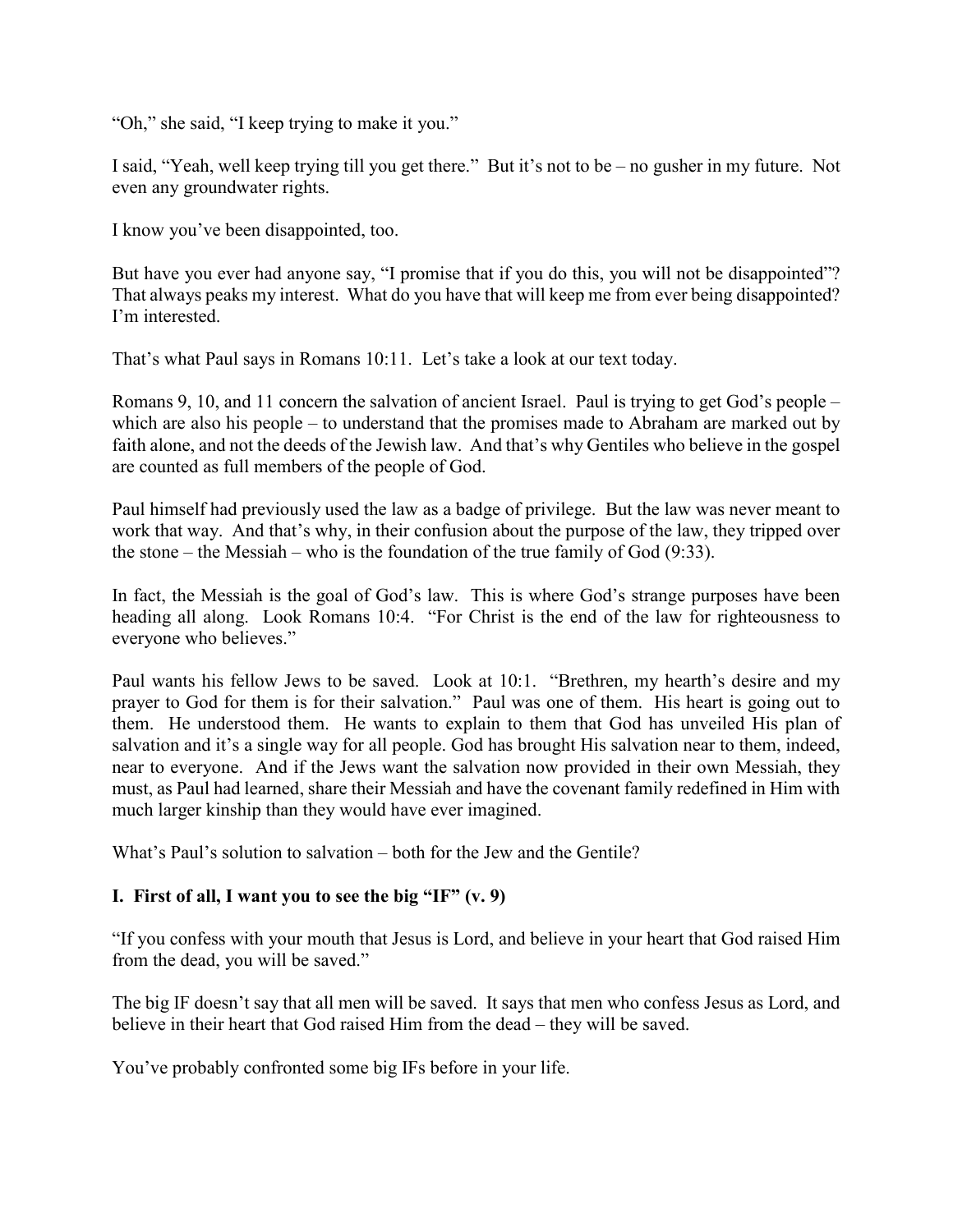If you bought the warranty.... If you exercise three times a week, then.... If you are able to get a seat in Dr. Smith's class, then... If you have a ticket to the ballgame, then....

But if not,

If you didn't buy the warranty, then you don't have the coverage.

If you don't have the ticket, then you're not getting in the gate.

If you don't have a seat in the class, then you will miss the lectures and the credit toward your graduation.

If you don't exercise three times a week, then you can't expect good health.

Life is full of big IFs, but Paul gives us the biggest IF of all: "If you confess Jesus as Lord and believe in your heart God raised Him from the dead, then – if...then – you will be saved."

Saying Jesus is Lord is what people did at their baptism. In Paul's first century world, "Lord" was a title for Caesar. Saying Jesus was Lord meant ultimately Caesar was not lord (N.T. Wright, *Paul for Everyone, Romans Part 2*, p. 33). And Paul quotes from the prophet Joel in verse 13. "Lord" in that passage refers, of course, to the Lord of the Old Testament. Yahweh is Israel's God. Paul is saying that Jesus is the Messiah who died and rose again. He is the embodiment of Israel's Lord. Jesus is Yahweh. He is Lord.

Now, this is not a coincidence. This is not a one-time thing – the big IF. Paul has insisted on the big IF in all of his letters.

For example, in 1 Thessalonians 4:14, we read, "For if we believe that Jesus died and rose again, even so God will bring with Him those who have fallen asleep in Jesus." If we believe in the story of Jesus, then we have eternal life in Him. The big IF.

Now, in verses 8-10, Paul pulls our heart and our mouths together. We believe in our hearts, and after we believe in our hearts the story of Jesus, then we confess with our mouths. The result of the heart and the confession together is salvation.

## **II. The big promise (v. 11; 9:33)**

The big promise, scripture says, is "Whoever believes in Him will not be disappointed." It comes from Isaiah 28:16. For those who are preoccupied with Paul's use of predestination earlier in chapter 8, do not rule out what he says here in verse 13. "Whoever will call on the name of the Lord will be saved."

It's a big promise, and you will not be disappointed.

What was the last promise you made to someone?

"Yes, honey, I'll take the trash out after dinner." And then in the morning, "Did you take out the trash?"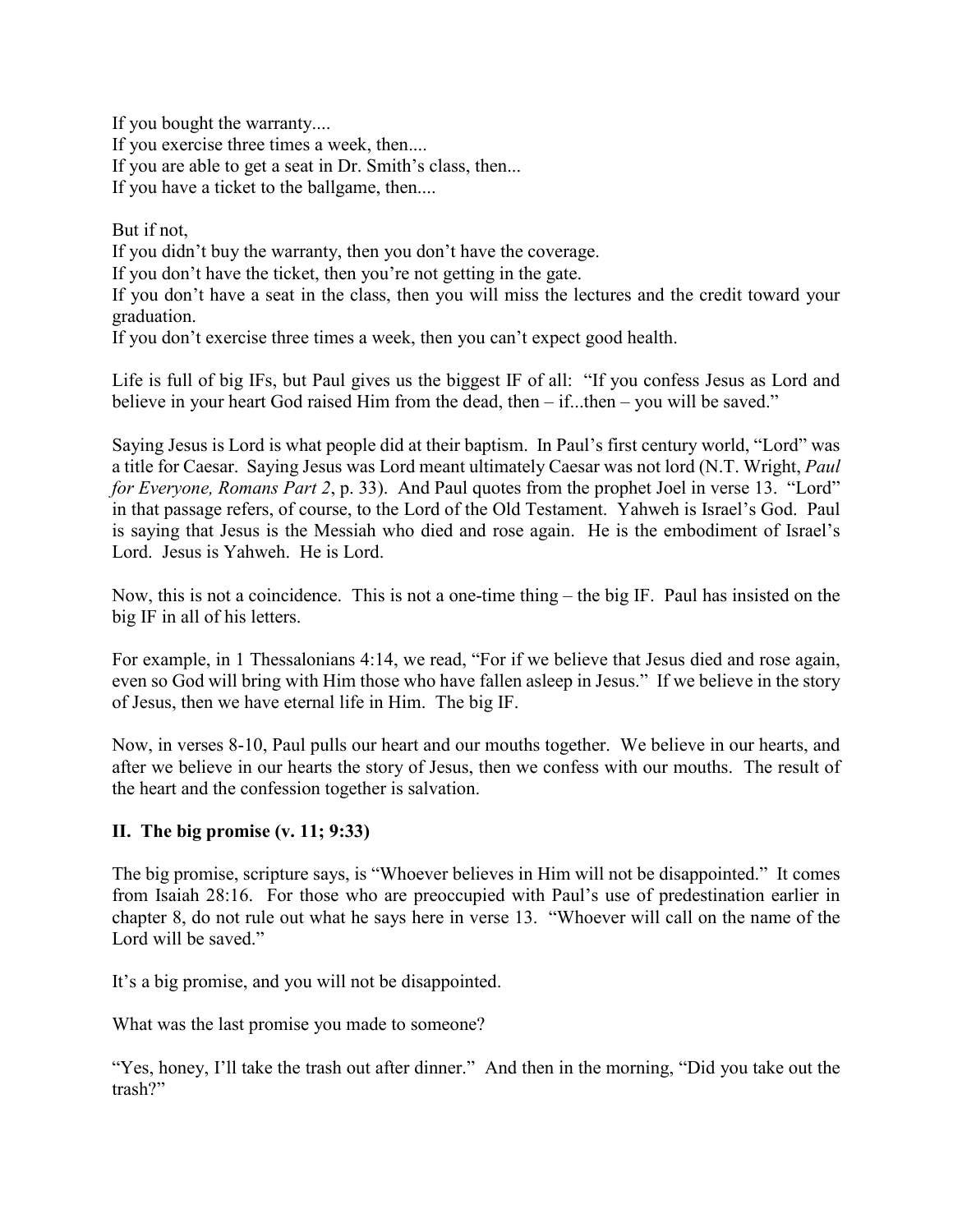"No, I forgot."

If you're like me, you make commitments to others all the time. But the question is, how often do you keep your promise?

The thing is, God always keeps God's promises. It's the big promise – the promise beyond every other promise. The scripture says, "Whoever believes in Him will not be disappointed."

I read the story of a young man in Fort Worth, Texas, by the name of Torrean Johnson. Torrean is an outstanding African-American student at Southwest High. His physics teacher, Kristin Cotton, nominated him for a very prestigious scholarship – the Gates Millennium Scholar Program. Each year the program awards life-changing scholarships to 1,000 high achieving, low income minorities: a full ride to the college of their choice.

Kristin Cotton was so excited when she got the email. She cried – just burst into tears. She called up Torrean immediately. "It was utter joy," says Torrean. He wanted to study biomedical engineering, and he'd finally found a way to fulfill his every dream. Torrean went to his own email to see the matching confirmation about his scholarship, and his email said he'd been denied the scholarship. Turns out the letter going to the nominating physics teacher was a mistake. An employee of the Foundation made a mistake and sent out erroneous award announcements to 276 nominating teachers nationwide.

"Well, I cried a second time," said Kristin Cotton.

The Gates Millennium Scholar Program apologized in another email – you know, the usual blah, blah – "To our deep embarrassment, we have discovered through feedback from many of you that an error by a member of our staff led to you receiving incorrect information. We deeply regret" – blah, blah, blah – "if this has in any way inconvenienced you and/or the student."

Inconvenienced? How about crushed every dream the kid ever had. "I was really counting on this scholarship to provide me what I needed," Johnson says. The kid is fourth in his class, student council president, and he made it to the state competition in tenor sax in jazz band. What more did he have to have in order to actually get the scholarship?

It was one big disappointment.

Not so with the gospel. The announcement has been made; it can never be taken back. The announcement has been made, and it can hold all of your weight and hold all of your hopes. Whoever believes in Him will not be disappointed.

## **III. The big boundaries.**

Look at verses 12 and 13.

For there is no distinction between Jew and Greek; for the same Lord is Lord of all, abounding in riches for all who call on Him; for "Whoever will call on the name of the Lord will be saved."